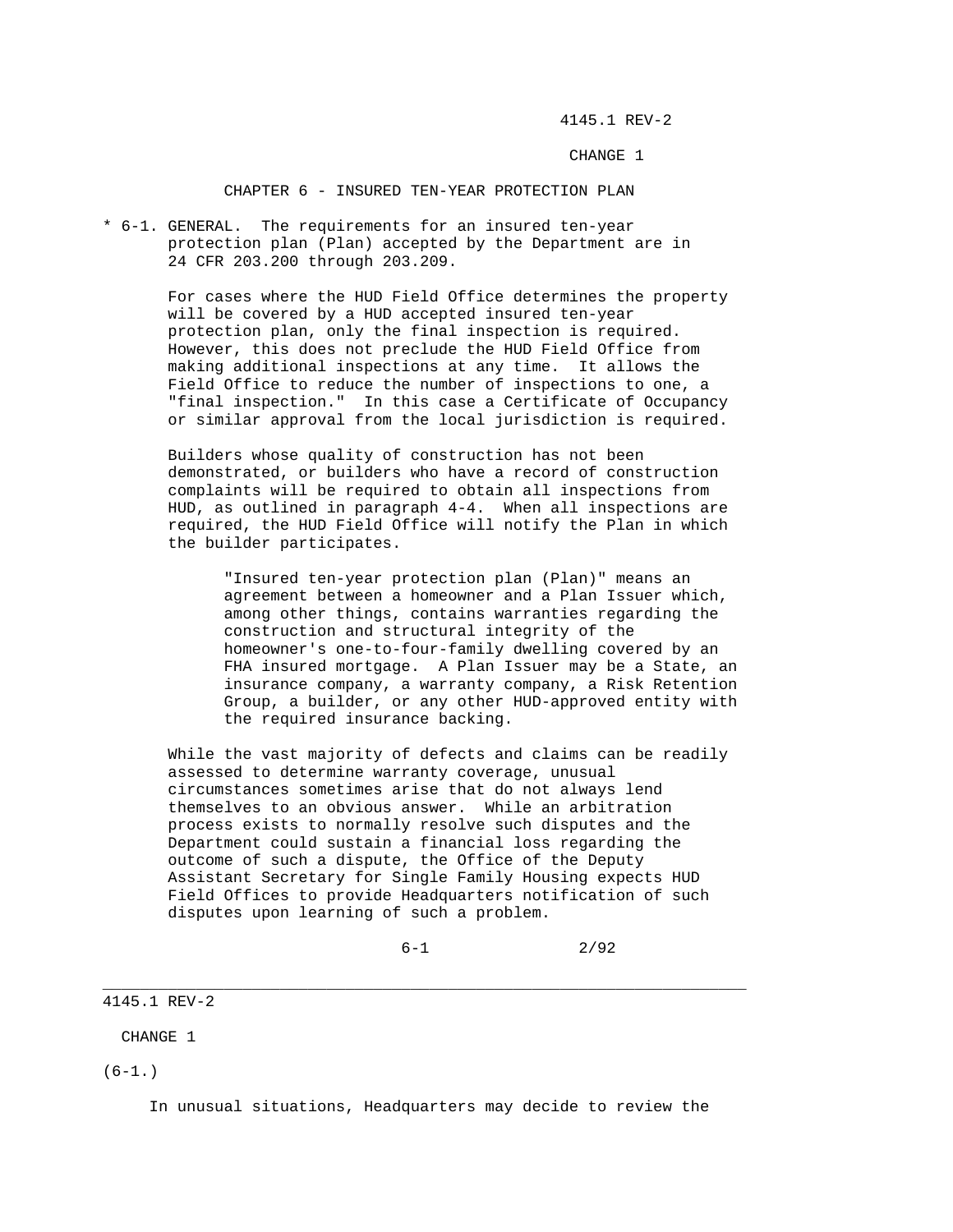circumstances surrounding the claim. The Field Office may be requested to provide information relating to the nature and severity of the actual physical damage to a property, the extent to which further engineering tests identified additional unseen damage, the anticipated costs to restore the structural member, etc. Such information will be reviewed and a position adopted as to whether a structural defect exists under the criteria specified in HUD's regulations. Headquarters will advise the homeowner and the warranty provider of its decision.

 The term "proposed construction" is defined as "A property approved for mortgage insurance or loan guaranty prior to the beginning of construction and inspected during the construction period by HUD-FHA or the Department of Veterans Affairs (VA) (Refer to HUD Handbook 4070.1).

 Refer to the Architectural Requirements Grid in Appendix 11. A borrower may obtain a maximum loan-to-value ratio mortgage (minimum downpayment) in cases involving proposed construction. In such cases the borrower may, if circumstances warrant, file an application to HUD (within four years from endorsement of the mortgage) for assistance to correct structural defects under Section 518(a) of the National Housing Act (See Handbook 4070.1).

 A borrower will not be considered ineligible for Section 518(a) assistance merely because the borrower chooses to increase the downpayment amount. However, a borrower will be ineligible for assistance if construction was started prior to HUD's issuance of a Conditional Commitment (or early start letter) or the issuance of a Statement of Appraised Value from a DE lender. Similarly, if VA processing is used by the mortgagee, a borrower will be deemed ineligible for 518(a) assistance if construction was started prior to VA's issuance of a Certificate of Reasonable Value (or early start letter).

 A borrower may obtain a maximum loan-to-value ratio mortgage if the builder began construction prior to the issuance of a conditional commitment and a HUD accepted insured 10-year protection plan is provided to the borrower. However, since construction was already started, item 16 of the specific

\_\_\_\_\_\_\_\_\_\_\_\_\_\_\_\_\_\_\_\_\_\_\_\_\_\_\_\_\_\_\_\_\_\_\_\_\_\_\_\_\_\_\_\_\_\_\_\_\_\_\_\_\_\_\_\_\_\_\_\_\_\_\_\_\_\_\_\_\_

 $2/92$  6-2

4145.1 REV-2

CHANGE 1

 $(6-1.)$ 

 conditions on the back of Form HUD 92800.5B would be applicable, stating:

"Borrower Notification: At the time of the application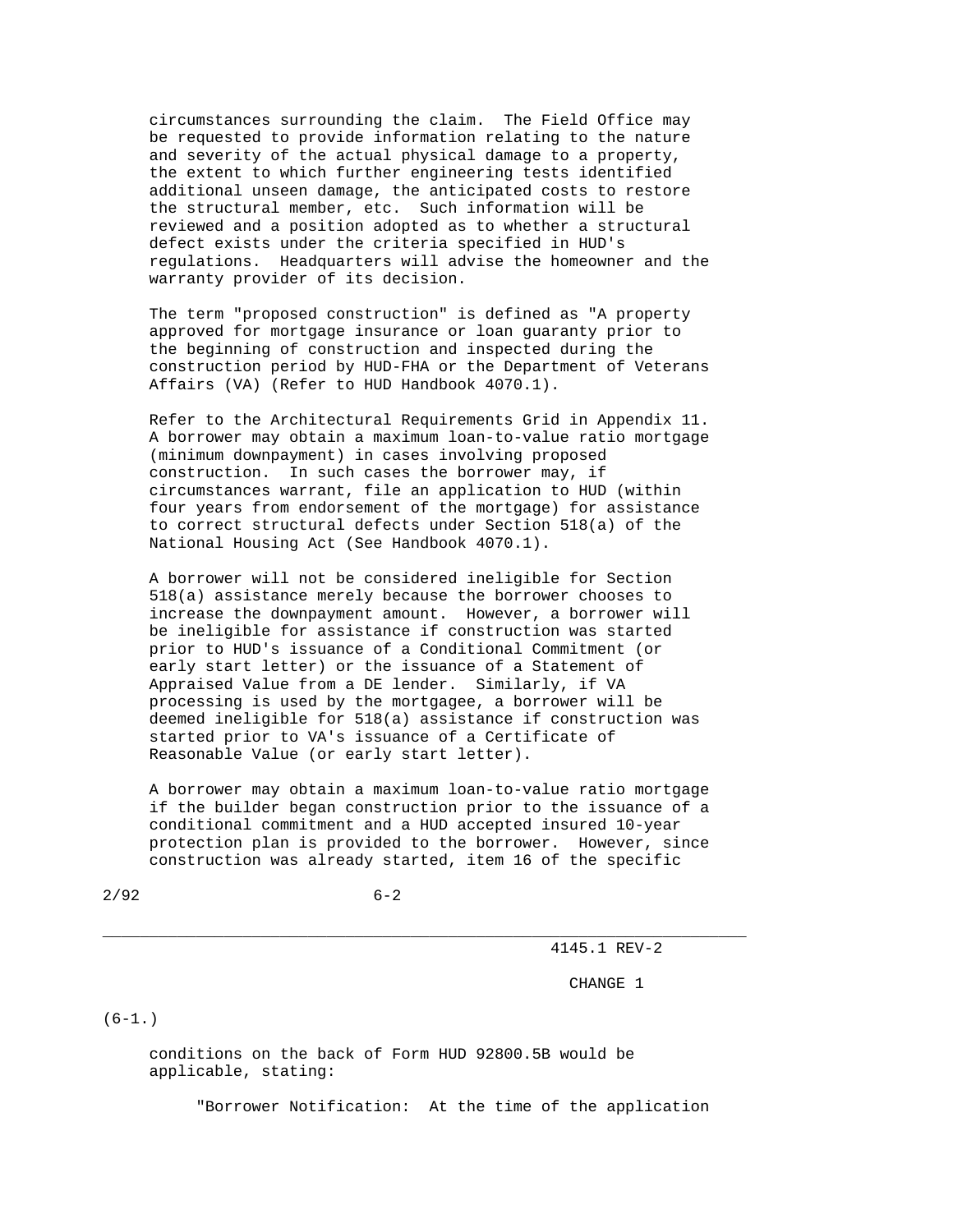for Firm Commitment, the mortgagee must include a certificate that the borrower was notified that the property was not approved for mortgage insurance prior to the start of construction and the Department does not have authority to provide financial relief for any future property repairs under Section 518(a) of the National Housing Act."

6-2. ACCEPTANCE CRITERIA. Requests for initial HUD acceptance or renewal of acceptance of a Plan should be made to the Deputy Assistant Secretary for Single Family Housing, Department of Housing and Urban Development, 451 Seventh Street, S.W., Washington, D.C. 20410. Requests must be accompanied by information and documentation evidencing Plan compliance with the provisions in this chapter. Applicants will be notified of the Department's determination to accept or reject their Plan. If a Plan is rejected, the applicant will be advised of the reason for rejection. A list of the acceptable plans is in Appendix 10.

 The applicant may appeal the rejection to the Assistant Secretary for Housing, at the above address, stating specifically why the Plan should be approved. The Assistant Secretary (whose decision is final) will, within a reasonable time, advise the applicant whether the rejection will be upheld or reversed.

 Plans may be issued (1) by a builder, warranty company, insurance company, or a Risk Retention Group; or (2) by a State that guarantees the builder's performance and the State's continuing financial backing throughout the Plan's coverage period. The functions of a Plan issuer and an insurance backer may be performed by a single corporate entity.

 All Plans must have insurance backing unless backed by the full faith and credit of a State, in compliance with the requirements in this chapter. HUD will not accept Plans backed by a State agency or a State insurance guaranty fund unless HUD is assured that the full faith and credit of the State is pledged to satisfy any and all obligations of the State agency or guaranty fund that may arise in connection with its financial backing of a Plan. Where a State has a

\_\_\_\_\_\_\_\_\_\_\_\_\_\_\_\_\_\_\_\_\_\_\_\_\_\_\_\_\_\_\_\_\_\_\_\_\_\_\_\_\_\_\_\_\_\_\_\_\_\_\_\_\_\_\_\_\_\_\_\_\_\_\_\_\_\_\_\_\_

 $6-3$  2/92

4145.1 REV-2

CHANGE 1

 $(6-2.)$ 

 home protection act or other statutes or regulations that require its approval of Plans, a Plan Issuer must demonstrate such approval to HUD as an additional prerequisite to HUD acceptance.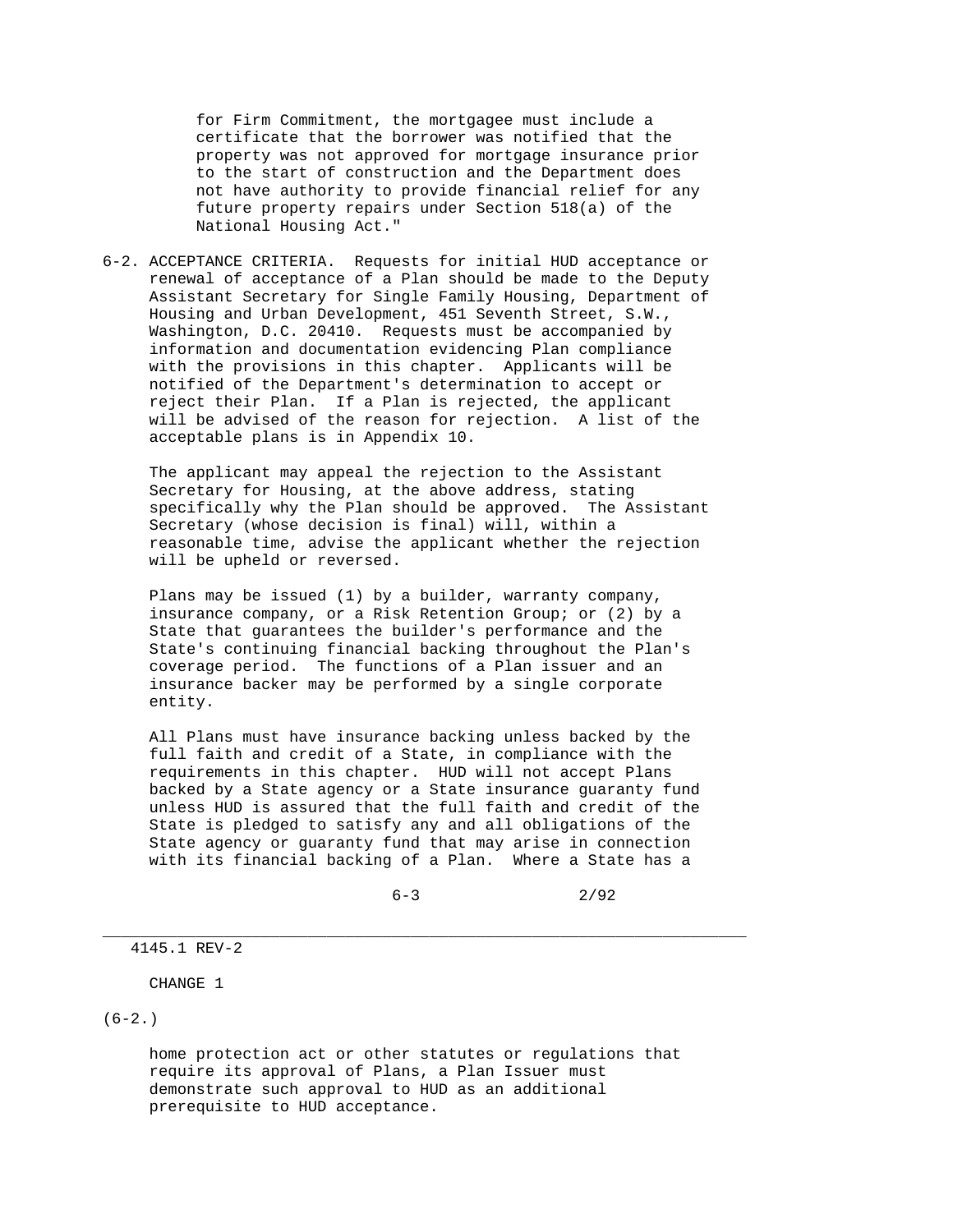"Insurance backing" means the direct insurance or reinsurance of potential Plan obligations by one or more insurance companies.

- A. Plan Acceptability. HUD must be assured that:
	- 1) If a builder fails to correct structural defects or construction deficiencies in a property covered by a Plan during the term of any warranty offered by the builder on the property, the Plan Issuer will effect the corrections in accordance with the terms of the Plan; and
	- 2) If a Plan Issuer fails to correct the deficiencies or defects, or otherwise fails to honor the terms of its coverage, its insurance backer or, if the Plan Issuer is an insurance company, the insurance company itself, will effect the corrections or otherwise honor the Plans terms.
- B. Expiration of Plan Acceptance. Unless renewed, Plan acceptance by HUD expires automatically on the second anniversary date of acceptance. Plan acceptance by HUD will be for a two-year period. Insofar as practicable, HUD will respond to a Plan Issuer's request for acceptance of a change within 30 days of receipt.
	- 1) The Plan Issuer must apply for acceptance renewal at least two months, but no more than three months, in advance of expiration to avoid automatic acceptance termination.
		- a. Plan Issuer must submit a written certification, no later than three weeks before the anniversary date of the Plan's acceptance by HUD, that the insurance company backing its Plan is still an insurance carrier approved by the State insurance commission (or the equivalent entity) in each
- 2/92 6-4

\_\_\_\_\_\_\_\_\_\_\_\_\_\_\_\_\_\_\_\_\_\_\_\_\_\_\_\_\_\_\_\_\_\_\_\_\_\_\_\_\_\_\_\_\_\_\_\_\_\_\_\_\_\_\_\_\_\_\_\_\_\_\_\_\_\_\_\_\_

4145.1 REV-2

CHANGE 1

(6-2.B.1)a.)

jurisdiction in which the Plan is offered.

 Any company operating as a Risk Retention Group will be regarded as having met licensing, filing and approval requirements of all states provided the Plan demonstrates that it (1) meets licensing, filing and approval requirements in its domicile state;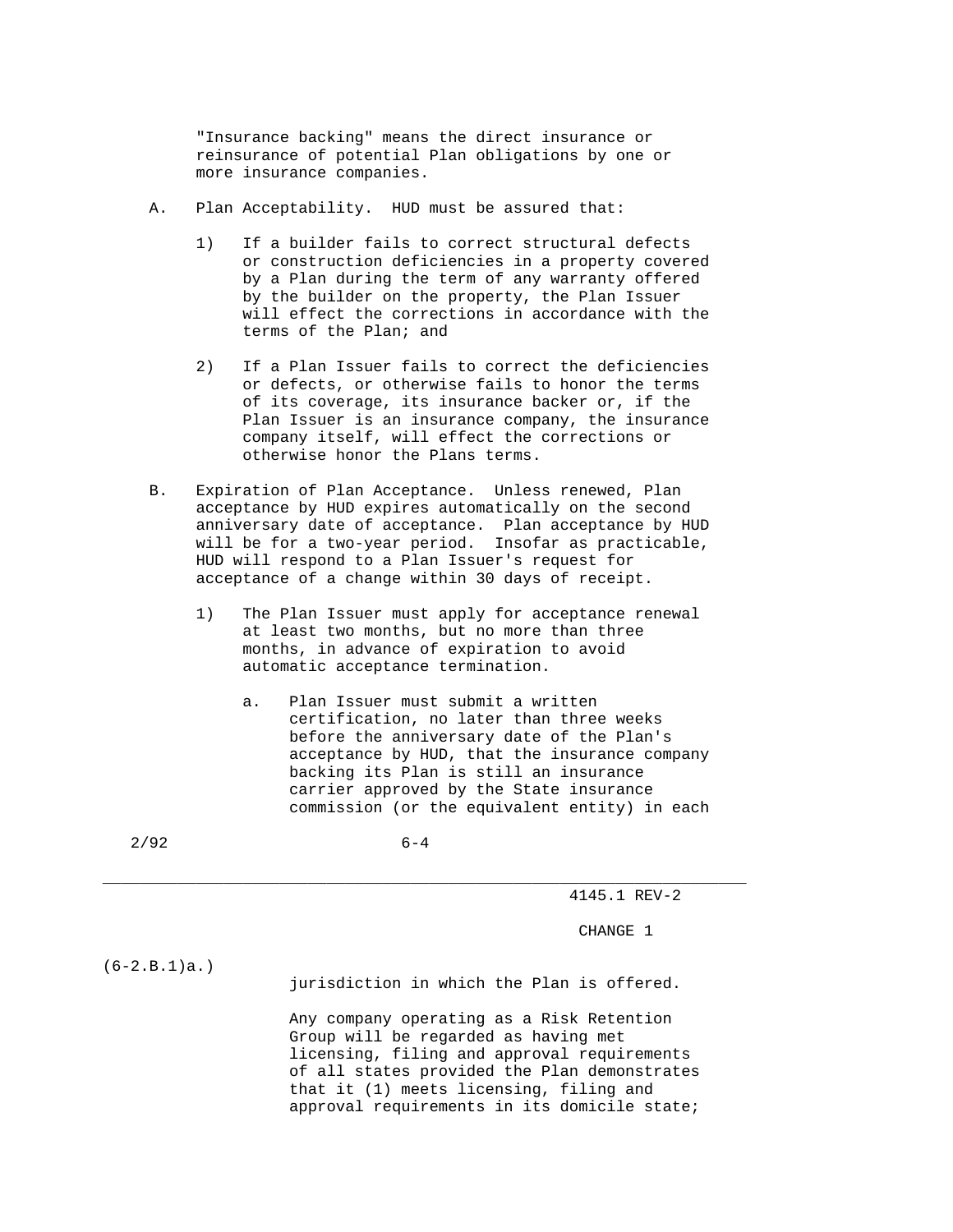(2) meets each of the requirements of Section (a)(4) of the Liability Risk Retention Act, paragraphs (A) through (H).

- b. Plan Issurer must submit a written certification, no later than three weeks before the anniversary date of the Plan's acceptance by HUD, which sets forth the states in which the Plan operates.
- c. Plan Issuer must submit a listing of claims, repairs and awards made on FHA insured properties. The first list is due no later than September 1. 1992, and on an annual basis thereafter. Provide the following information on an individual and accumulative basis: (1) Plan Issuer's enrollment number; (2) FHA case number; (3) Homeowner's name; (4) Property address; (5) Effective date of enrollment; (6) Date the claim was received; (7) Date the claim was closed; (8) Number of days to resolve claim; (9) Amount of award; and (10) Description of claim.

 Plan Issuers enrollment and claim forms must include a space showing whether the property is FHA insured (or other); another space is required for the FHA case number, when applicable.

 d. Plan Issuer must provide a Quality Control Plan by April 15, 1992, that is acceptable to the Secretary describing how the Plan: (1) approves a builder; (2) assures the proper inspection of a property; (3) field reviews the quality of inspections; (4) reviews the construction quality of the builder; (5) terminates a relationship with a builder; (6) processes homeowner complaints and

 $6-5$  2/92

## 4145.1 REV-2

CHANGE 1

(6-2.B.1)d.) arbitration proceedings; and (7) notifies HUD of any problems with the above. In addition, the Plan must provide a homeowner information pamphlet describing in "plain English" the (a) insurance provisions of their Plan; (2) complaint handling procedures; and (3) the procedures required for arbitration.

\_\_\_\_\_\_\_\_\_\_\_\_\_\_\_\_\_\_\_\_\_\_\_\_\_\_\_\_\_\_\_\_\_\_\_\_\_\_\_\_\_\_\_\_\_\_\_\_\_\_\_\_\_\_\_\_\_\_\_\_\_\_\_\_\_\_\_\_\_

 2) Acceptance of a Plan will be continued beyond the date of automatic termination only by a written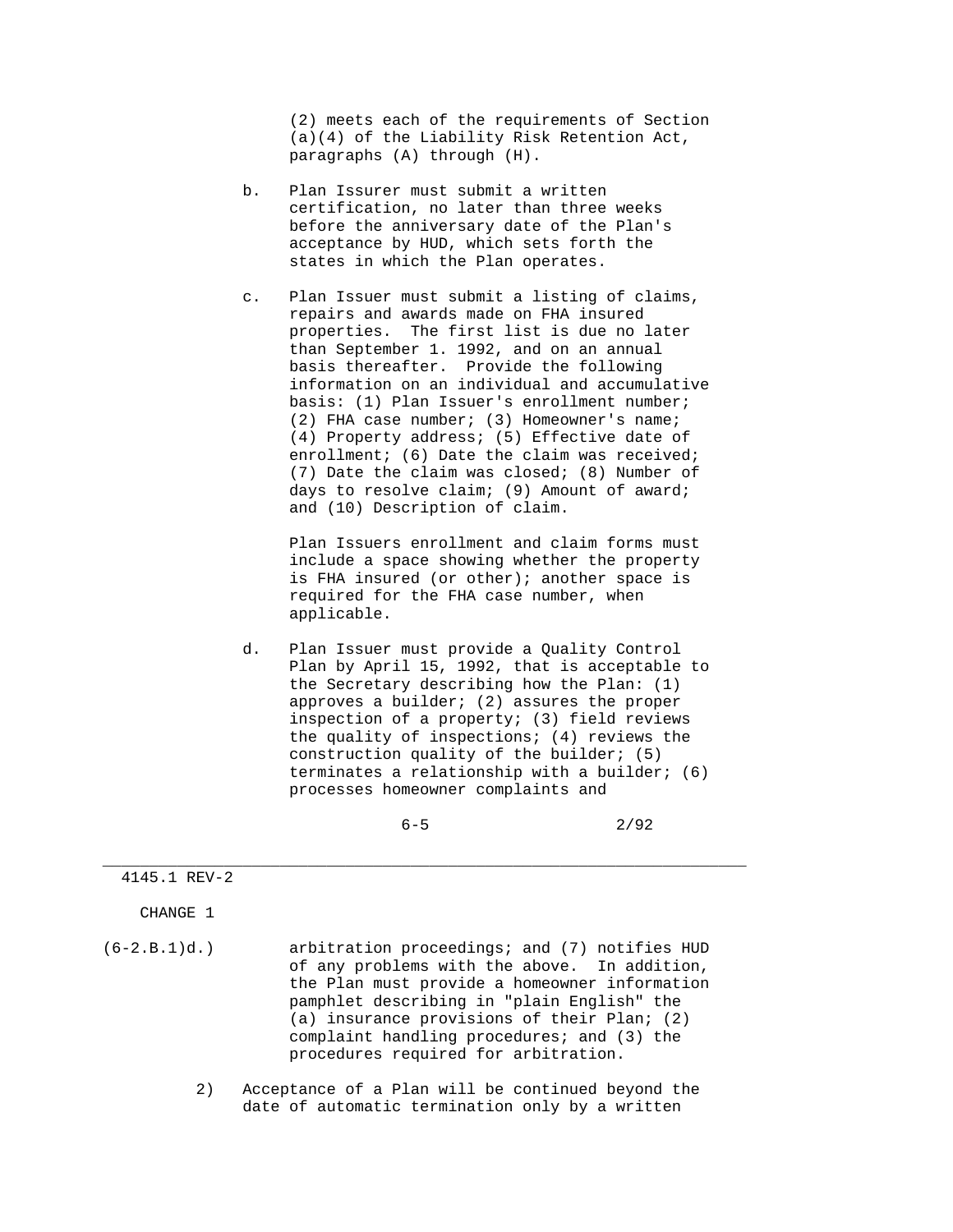notification to the Plan Issuer by HUD and only if the delay is caused by a lack of timely HUD processing of a renewal application.

- 3) HUD will not extend the expiration date of a prior Plan acceptance if the Plan Issuer has negligently provided incomplete information with its renewal application.
- 4) After a Plan has been accepted by HUD, there will be no change in, or modification to, the Plan coverage or the obligations of the homeowner under the Plan or in its insurance backers or insurance contract(s), without prior written HUD acceptance of such change or modification, except changes mandated by other applicable laws may not require HUD's prior approval. written notification to HUD with adequate documentation will be necessary, prior to the change taking affect.

 A violation of this condition may be cause for termination of a Plan's acceptance, and may be grounds for initiation of sanctions against the Plan Issuer in accordance with 24 CFR Part 24.

 C. Termination of Plan Acceptance. The Department will take into consideration such reliable evidence as is made available to the Department of a Plan Issuer's failure to fulfill its obligations.

> Where HUD has credible evidence of a Plan Issuer's failure to correct covered homeowner problems, or there are justifiable homeowner complaints about untimely problem resolution by a Plan Issuer, HUD will consider this as cause for termination of a Plan's acceptance and as grounds for initiation of sanctions against a

\_\_\_\_\_\_\_\_\_\_\_\_\_\_\_\_\_\_\_\_\_\_\_\_\_\_\_\_\_\_\_\_\_\_\_\_\_\_\_\_\_\_\_\_\_\_\_\_\_\_\_\_\_\_\_\_\_\_\_\_\_\_\_\_\_\_\_\_\_

4145.1 REV-2

CHANGE 1

 $(6-2.C.)$ 

 Plan Issuer or insurance backer in accordance with 24 CFR Part 24. The Department will always look to the Plan Issuer if their insurance backer does not properly satisfy the intent of the complaint process.

 Under no circumstances can a Plan Issuer require the surrender of the insurance policy without the express written consent by the Department except where the homeowner has in the aggregate received full payment for the face amount of coverage provided by the policy or Certificate of Enrollment. If a Plan accepts the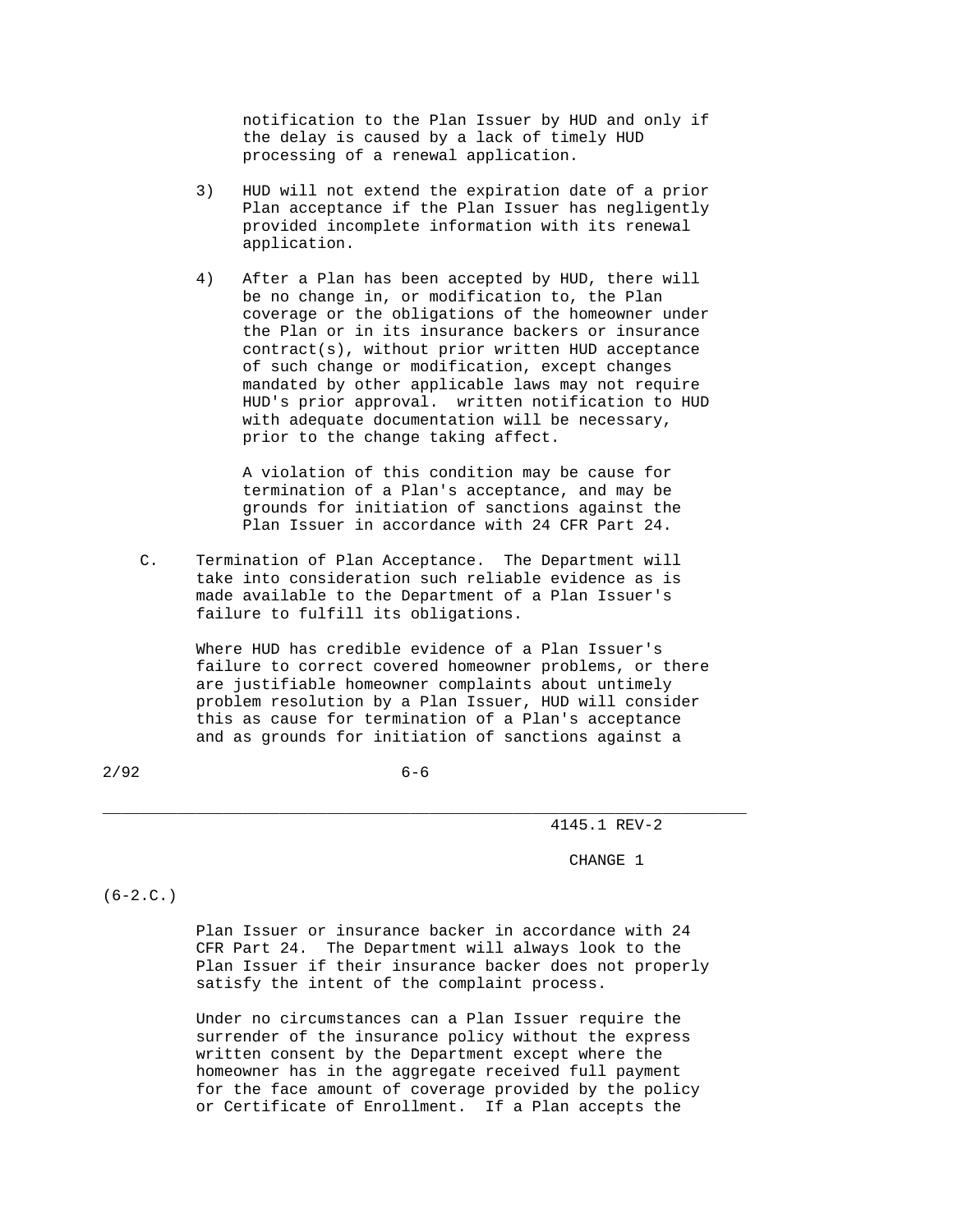surrender of the policy without HUD's consent, the Plan will still be liable for any damage that may occur to the home, throughout the warranty period.

 Field Offices must submit documentation to support any recommendation for Plan termination to the Deputy Assistant Secretary for Single Family Housing. If the Department proposes to terminate a Plan's acceptance, Plan Issuer will be advised in writing of the reason(s). Procedures in 24 CFR Part 24 will apply.

 D. Insurance Coverage. The protection plan must be backed by an insurance company that is licensed and approved to offer that coverage by the proper State Regulatory Agency in each State in which the plan will operate.

 Any company operating under the Product Liability Risk Retention Act of 1981 (The Act), as amended, will be regarded as having met licensing, filing, and approval requirements of all States, provided the Plan demonstrates that it (1) meets licensing, filing and approval requirements in its domiciliary State; and (2) meets each of the requirements of Section (a)(4) of the Act, paragraphs (A) through (H).

- 1) Warranty document. A Plan Issuer must provide homeowners an executed coverage contract clearly describing the following:
	- a. Identity of the property covered;

\_\_\_\_\_\_\_\_\_\_\_\_\_\_\_\_\_\_\_\_\_\_\_\_\_\_\_\_\_\_\_\_\_\_\_\_\_\_\_\_\_\_\_\_\_\_\_\_\_\_\_\_\_\_\_\_\_\_\_\_\_\_\_\_\_\_\_\_\_

 b. The time at which coverage begins. Plan coverage must take effect at closing or settlement following the initial sale of the

 $6-7$  2/92

4145.1 REV-2

CHANGE 1

(6-2.D.1)b.) property to the homeowner.

 Insurance does not begin when the builder rents the property to a potential buyer; but only after the closing of the loan occurs and the first homebuyer takes possession. The home is considered complete at the time of settlement of the loan to the homebuyer and in no event later than date of the FHA endorsement Of the mortgage;

- c. Maximum amount of Plan liability;
- d. Non-cancellable by the Plan Insurer or its insurance backer;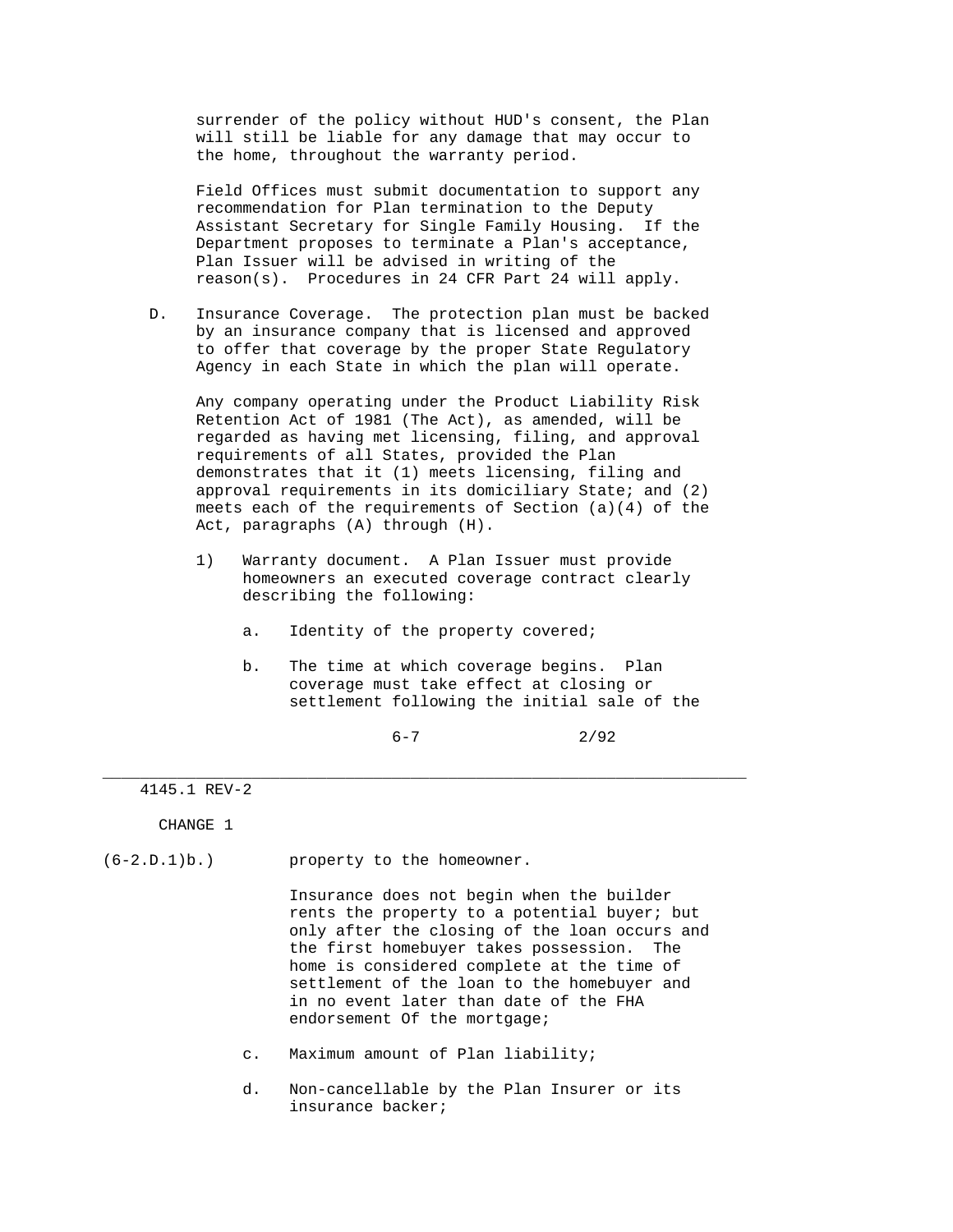- e. Transferability. Coverage must automatically transfer to subsequent owners without any additional cost;
- f. The property coverage provided;
- g. Any exclusions from coverage;
- h. Performance standards for resolving homeowner complaints and claims.

 Standards must be fair, reasonable and consistent with the intent of the Plan, including the requirements in this chapter. The standards must be acceptable to HUD.

- i. Dispute settlement procedures;
- j. Disclosure to homeowner on the ability to appeal an arbitrators decision to HUD.

 The disclosure must be of such "type size" to be easily readable by the homeowner.

- k. Names, addresses and telephone numbers of the Plan Issuer and its insurance backers; and
- l. When, to whom, under what conditions, and to what address homeowners should submit any construction deficiency complaint or structural defect claim.

\_\_\_\_\_\_\_\_\_\_\_\_\_\_\_\_\_\_\_\_\_\_\_\_\_\_\_\_\_\_\_\_\_\_\_\_\_\_\_\_\_\_\_\_\_\_\_\_\_\_\_\_\_\_\_\_\_\_\_\_\_\_\_\_\_\_\_\_\_

 $6-8$  2/92

4145.1 REV-2

CHANGE 1

 $(6-2.D.)$ 

- 2) Cost of Plan. Must be prepaid by the builder, or the Plan Issuer must provide irrevocable coverage to the lender and purchaser at the time of settlement. The coverage documents may be provided to the homeowner in specimen form at the time of settlement with the actual documents to be delivered thereafter in a four to six week timeframe. The cost of any optional coverage that is in addition to what is required by HUD may be paid by either the builder or the homebuyer.
- 3) Payments under a Plan. If a Plan Issuer or insurance backer elects to compensate a homeowner for damage to the homeowner's property that is covered under a Plan in lieu of the Plan issuer's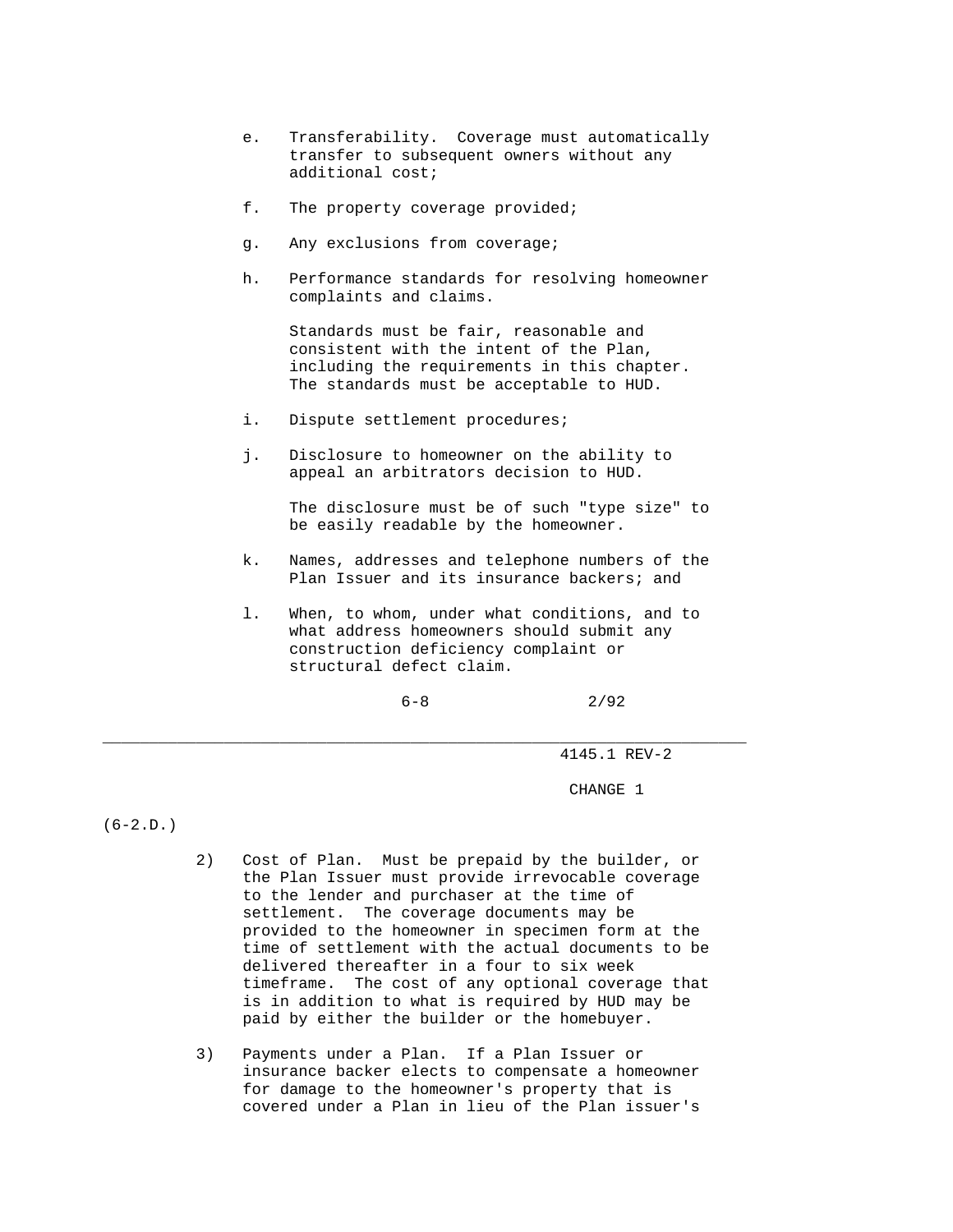making repairs, any such payment must be made jointly to the mortgagee and the homeowner.

 Mortgagees are responsible to ensure that the property continues to be in a liveable condition and the property does not become a foreclosure risk to the Department as a result of known defects. Endorsement of the check by the mortgagee will signify its acceptance of the settlement offer by the Plan Issuer. The repair(s) should be completed; however, in cases where it is determined that repair is not warranted, the mortgagee must apply the compensation in reduction of the outstanding indebtedness of the mortgage.

 Settlement offers must be in writing and the homeowner given a minimum of 10 workdays to respond. Settlement offers over \$5,000 must be reviewed onsite by a HUD approved fee inspector (inspection costs to be paid by Plan Issuer) except: (1) where the settlement offer is made pursuant to a binding bid by an independent third party contractor, or (2) where payment is made to the homeowner in settlement of legal action, or (3) where the homeowner is represented by legal counsel.

 The homeowner must be able to award a contract to the independent third party contractor that submitted the binding bid to the Plan Issuer.

 $6-9$  2/92

4145.1 REV-2

CHANGE 1

 $(6-2.)$ 

 E. Plan Coverage. Plans are not required to warrant that a covered property complies with (1) the original dwelling plans and specifications; (2) applicable building codes; or (3) specific terms of a homeowner's contract to purchase a property. However, the protection plan must provide:

\_\_\_\_\_\_\_\_\_\_\_\_\_\_\_\_\_\_\_\_\_\_\_\_\_\_\_\_\_\_\_\_\_\_\_\_\_\_\_\_\_\_\_\_\_\_\_\_\_\_\_\_\_\_\_\_\_\_\_\_\_\_\_\_\_\_\_\_\_

 1) During the first year of coverage, a warranty against construction deficiencies in workmanship and materials resulting from the failure of the covered property to comply with standards of quality as measured by acceptable trade practices, as well as correct the problems with, or restore the reliable function of, appliances and equipment damaged during installation or improperly installed by the builder.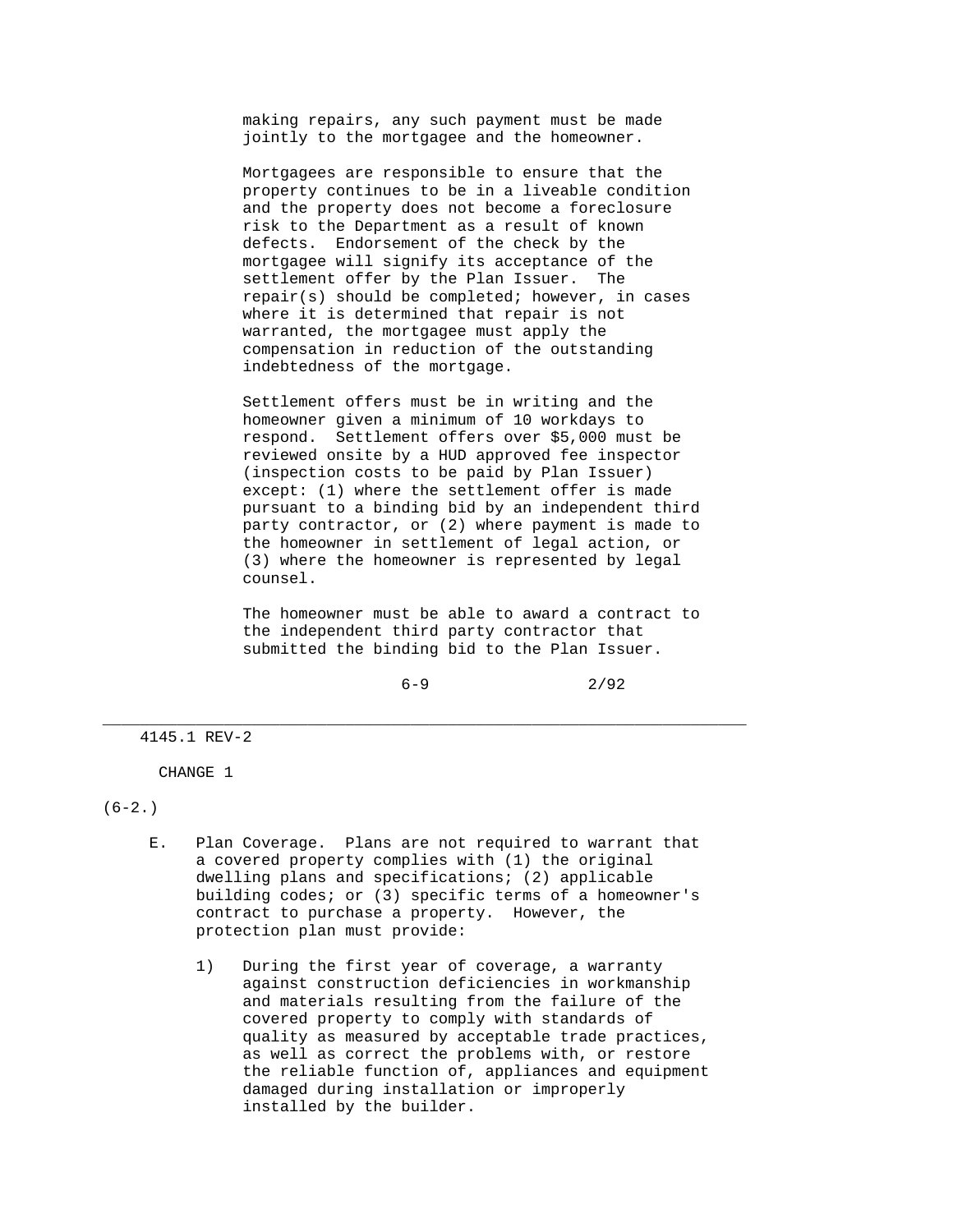"Construction deficiencies" are defects (not of a structural nature) in a dwelling covered by an insured ten-year protection plan that are attributable to poor workmanship or to the use of inferior materials which result in the impaired functioning of the dwelling or some part thereof. Defects resulting from homeowner abuse or from normal wear and tear are not considered construction deficiencies.

 In instances of builder default, a Plan must provide insurance coverage to resolve any builder warranty obligation(s) that may affect the structural components of the dwelling, including site grading and drainage problems.

- 2) During the first and second year of coverage, a Plan must provide a warranty against defects in the wiring, piping and ductwork in the electrical, plumbing, heating, cooling, ventilating, and mechanical systems.
- 3) Basement slabs in "designated areas" must be covered by a warranty in the Plan against damage from the first through the fourth year.

\_\_\_\_\_\_\_\_\_\_\_\_\_\_\_\_\_\_\_\_\_\_\_\_\_\_\_\_\_\_\_\_\_\_\_\_\_\_\_\_\_\_\_\_\_\_\_\_\_\_\_\_\_\_\_\_\_\_\_\_\_\_\_\_\_\_\_\_\_

 The Secretary may designate any geographic area as a "high risk area" where construction practices

 $6-10$  2/92

4145.1 REV-2

CHANGE 1

 $(6-2.E.3)$ 

 allow basement slabs to be placed on expansive or collapsible soil. By virtue of this authority, the Secretary has designated the State of Colorado as a "high risk area."

 4) From the first through the tenth year, a structural defect must be covered by the Plan, except for basement slabs in designated areas.

 "Structural Defect" is defined as the actual physical damage to the designated load-bearing portions of a home caused by failure of such load-bearing portions of the home that affects their load-bearing functions to the extent that the home becomes unsafe, unsanitary, or otherwise unlivable.

Load-bearing components for the purpose of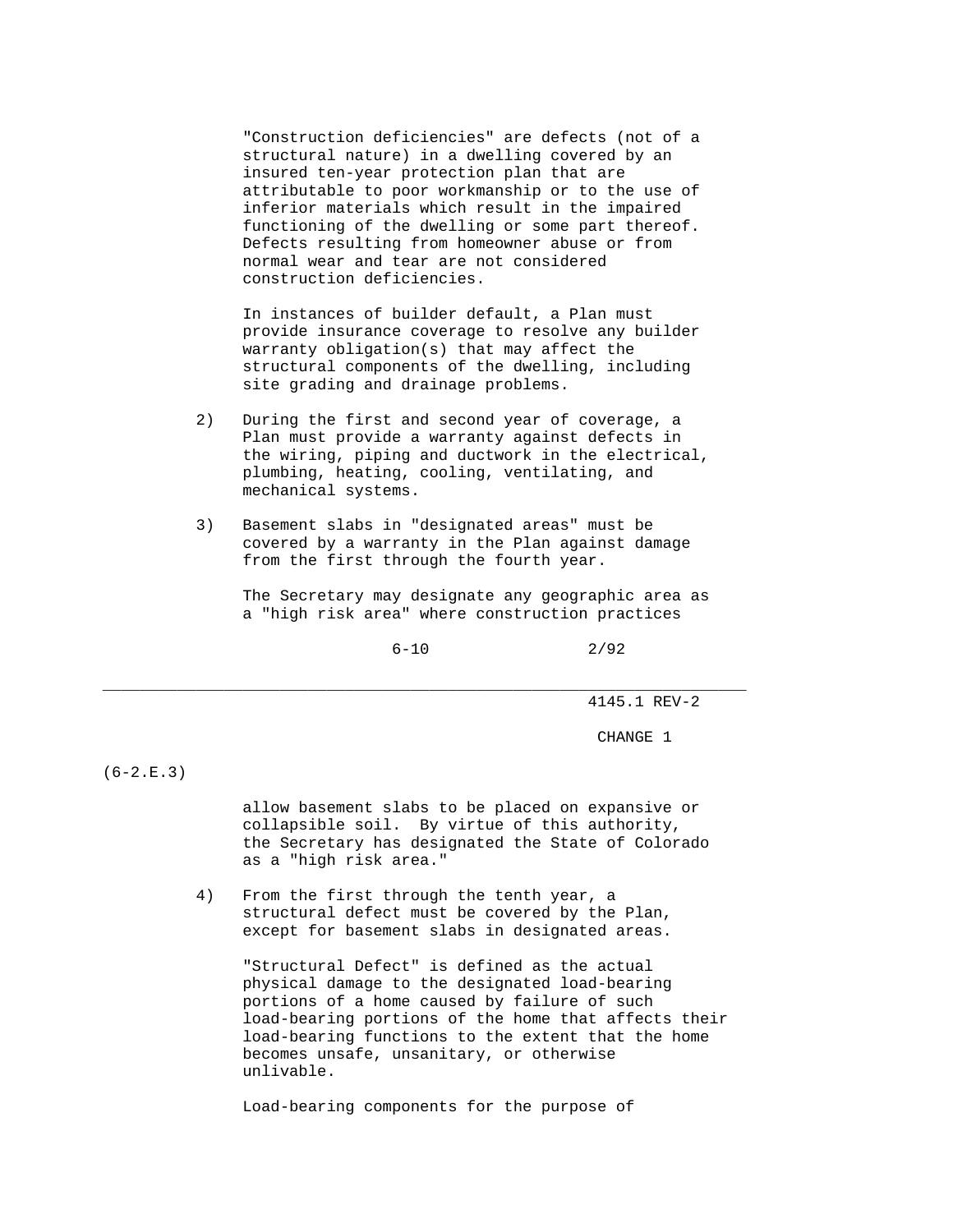defining structural defects are:

Footing and foundation systems; beams; girders; lintels; columns; load-bearing walls and partitions; roof framing systems; and floor systems, including basement slabs in homes constructed in designated areas containing expansive or collapsible soils.

 Beginning August 6, 1991, Plan Issuers are required to cover roof sheathing on all FHA insured properties .

 Damage to the following non-load-bearing components of the home is not considered a structural defect:

> Roofing; drywall and plaster; exterior siding; brick, stone, or stucco veneer; floor covering material; wall tile and other wall coverings; nonload-bearing walls and partitions; concrete floors in attached garages; electrical, plumbing, heating, cooling and ventilation systems; appliances, fixtures and items of equipment; paint; doors

 $6-11$  2/92

4145.1 REV-2

CHANGE 1

(6-2.E.4)) and windows; trim, cabinets, hardware and insulation.

Repair of a structural defect is limited to:

\_\_\_\_\_\_\_\_\_\_\_\_\_\_\_\_\_\_\_\_\_\_\_\_\_\_\_\_\_\_\_\_\_\_\_\_\_\_\_\_\_\_\_\_\_\_\_\_\_\_\_\_\_\_\_\_\_\_\_\_\_\_\_\_\_\_\_\_\_

- The repair of damage to designated load-bearing portions of the home which is necessary to restore their load-bearing ability;
- The repair of designated non-load-bearing portions, items or systems of the home, damaged by the structural defect, which make the home unsafe, unsanitary or otherwise unlivable (such as the repair of inoperable windows, doors and the restoration of functionality of damaged electrical, plumbing, heating, cooling, and ventilating systems); and
- The repair and cosmetic correction of only those surfaces, finishes and coverings, original with the home, damaged by the structural defect, or which require removal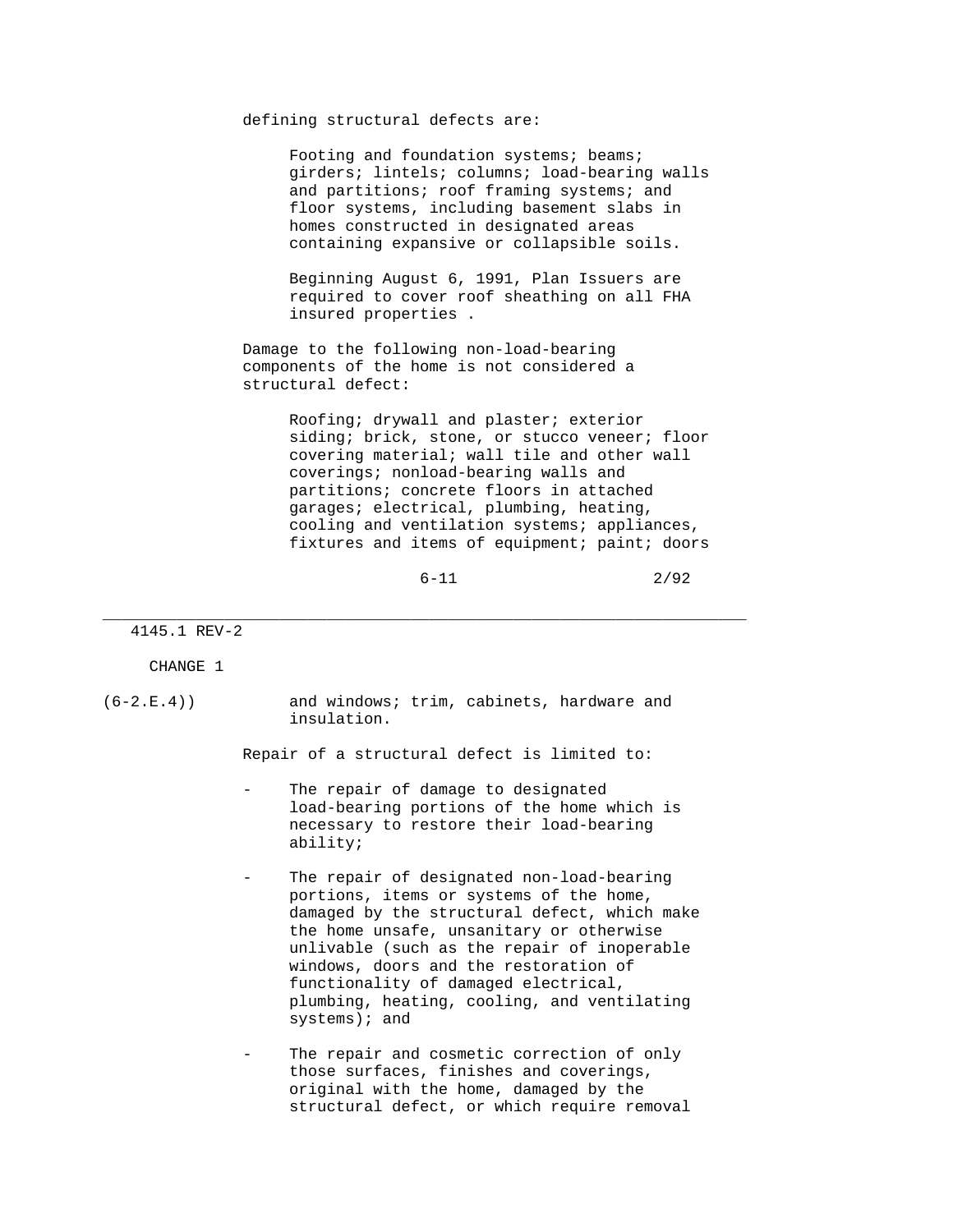and replacement attendant to repair of the structural defect, or to repair other damage directly attributable to the structural defect.

 It is the intent of this section to ensure the repair of a covered home to a condition approximating the condition just prior to the defect, not to a like new condition. It does not require refinishing of all interior or exterior surfaces if only one or two surfaces are damaged. It does not cover personal property items, not a part of the structure, which are damaged by the defect or as a result of the defect. It excludes damage covered by a homeowner's casualty insurance policy.

2/92 6-12

\_\_\_\_\_\_\_\_\_\_\_\_\_\_\_\_\_\_\_\_\_\_\_\_\_\_\_\_\_\_\_\_\_\_\_\_\_\_\_\_\_\_\_\_\_\_\_\_\_\_\_\_\_\_\_\_\_\_\_\_\_\_\_\_\_\_\_\_\_

4145.1 REV-2

CHANGE 1

 $(6-2.)$ 

- F. Homeowner Complaints. A Plan must assure timely resolution of homeowners, complaints or claims. Warranties set forth in a Plan must comply with Section  $2301(a)(1)-(13)$  of the Magnuson-Moss Warranty--Federal Trade Commission Improvement Act along with the requirements and criteria set forth in this chapter.
	- 1) In the event of any dispute regarding a homeowner complaint or structural defect claim, Plans must, unless prohibited by applicable law, make available binding arbitration proceedings arranged through a nationally recognized dispute settlement organization. The Plan must also notify the homeowner that they can request a review of the disputed claim from the local HUD Field Office.

 Under the Risk Retention Act, the domiciliary State should respond to homeowner complaints concerning insurance claims made to Plan Issuers. If a State will not accept responsibility and homeowner complaints are made to or become known to the HUD Field Office, then the Field Office has the authority to resolve such complaints. In reviewing these complaints, Field Offices should contact the Plan Issuers for an explanation or clarification of the complaint. If the Field Office is not satisfied with the Plan Issurer's response, then report the findings to the Deputy Assistant Secretary for Single Family Housing.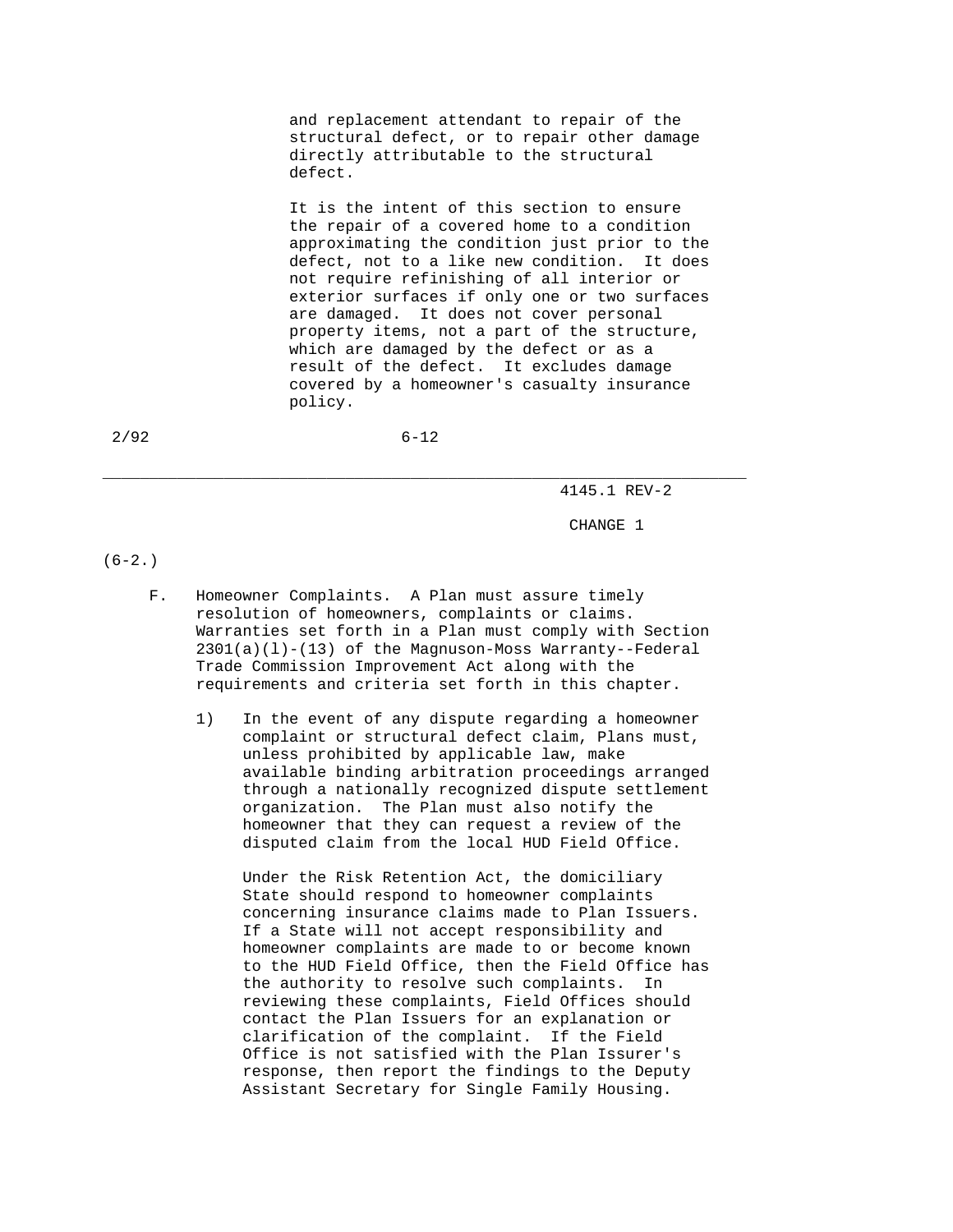The sharing of arbitration charges will be as determined by the Plan. A Plan must make available prearbitration conciliation procedures at no cost to the homeowner, but arbitration, which must be available to a homeowner during the entire term of the coverage contract, must be an assured recourse for a dissatisfied homeowner.

 Plan Issuer must submit to the HUD Field Office all arbitration requests for repairs in excess of \$10,000 or any arbitration request for structural defects on FHA insured properties. The HUD Field Office will contact the Plan Issurer if additional information is necessary about the nature of the repair. Arbitration awards in favor of the builder or the Plan are subject to HUD review if

 $6-13$  2/92

## 4145.1 REV-2

## CHANGE 1

 $(6-2.F.1)$ 

 such review or appeal is requested by the homeowner. If HUD determines that the arbitrator's decision is incorrect or inadequate, then HUD can require the builder or the Plan to correct the defect(s). HUD's decision in this matter is final.

 2) Exclusions from Plan coverage must not defeat coverage objectives stated in this chapter and must permit normal homeowner use of the covered property, including normal maintenance and emergency property protection measures.

\_\_\_\_\_\_\_\_\_\_\_\_\_\_\_\_\_\_\_\_\_\_\_\_\_\_\_\_\_\_\_\_\_\_\_\_\_\_\_\_\_\_\_\_\_\_\_\_\_\_\_\_\_\_\_\_\_\_\_\_\_\_\_\_\_\_\_\_\_

- G. Deductible. Unless prohibited by applicable law, Plans must, at a minimum, stipulate that all homeowner complaints covered by a Plan, including those regarding construction deficiencies and structural defect claims, will be settled in the amount of their actual cost to correct or for the original sales price of the property, whichever is the lesser.
	- 1) The claim may be subject to a deductible not to exceed a total of \$250.00 for all claims filed by a homeowner during the first two years of coverage and not to exceed a maximum of \$250.00 per claim during the third through the tenth year of coverage.

 A homeowner may be liable for a deductible if a builder defaults on warranty performance and the Plan Issuer has to make the covered corrections.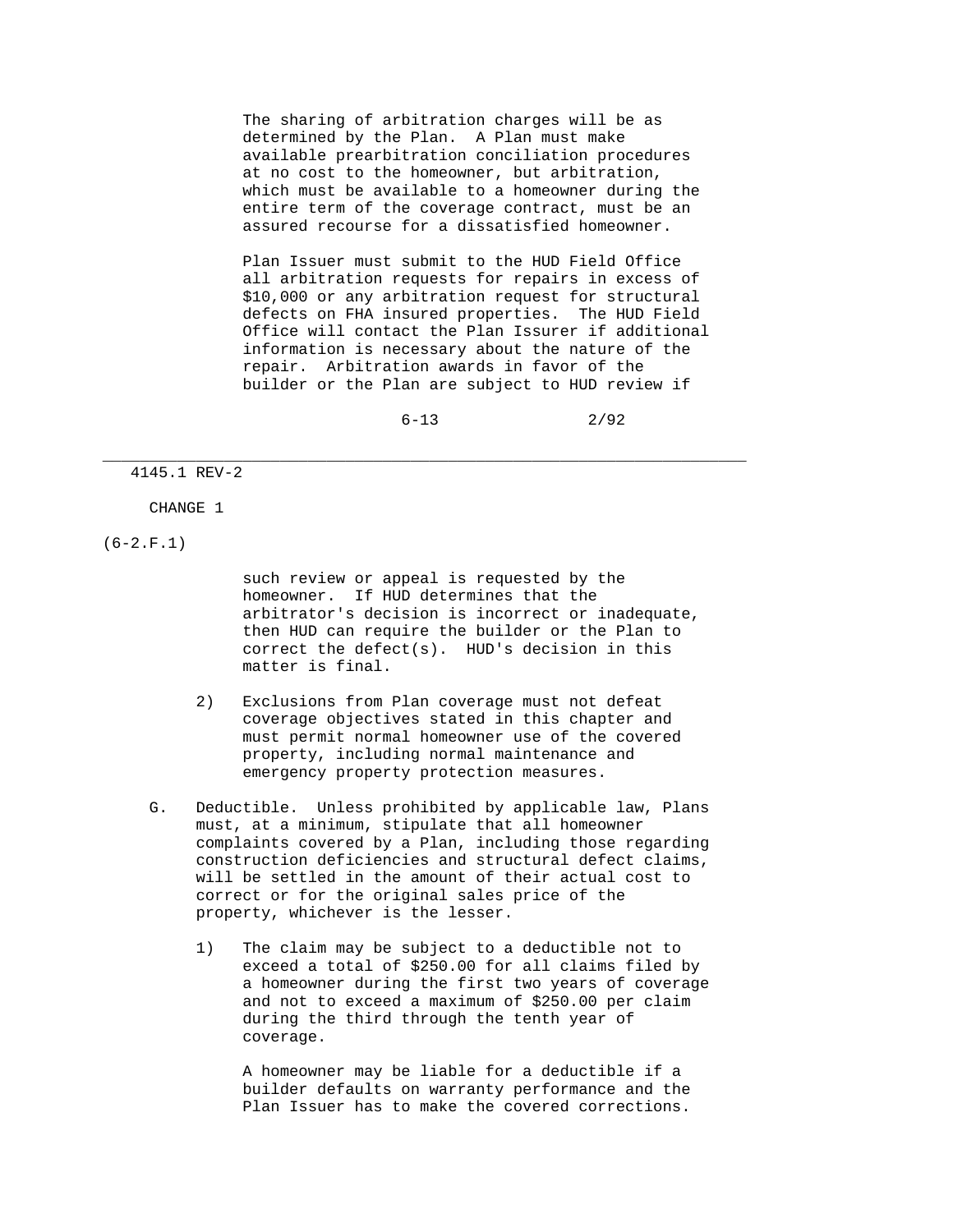When the builder performs corrections under the builder's warranty, no deductible included in the Plan is applicable. A claim review fee is not allowed; therefore, a deductible cannot be paid by the homeowner as an upfront claim review fee. The Plan can require the deductible after the extent of the work is determined.

 2) In the case of claims filed by a condominium association, a Plan must provide the condominium association with an additional warranty that allows for claims by homeowners involving the common elements of the building. The maximum deductible for each claim is \$250.00 per affected

2/92 6-14

\_\_\_\_\_\_\_\_\_\_\_\_\_\_\_\_\_\_\_\_\_\_\_\_\_\_\_\_\_\_\_\_\_\_\_\_\_\_\_\_\_\_\_\_\_\_\_\_\_\_\_\_\_\_\_\_\_\_\_\_\_\_\_\_\_\_\_\_\_

4145.1 REV-2

CHANGE 1

 $(6-2.G.2)$ 

 unit in the structure at the time of loss or \$5,000.00, whichever is less.

 Recurrent claims for structural defects occasioned by a common cause may be subject to a payment of no more than one deductible. The unit owner(s) may file and pursue claim(s) involving individual units either directly with the warrantor or through a representative designated by the condominium association.

 Upon requesting approval of the Condominium Project, the developer must show evidence of their architects/engineers professional liability insurance policy on all buildings over 13 units or on all buildings designed using a construction type other than the typical wood framing type found in single family homes.

6-3. MAXIMUM LOAN-TO-VALUE RATIOS FOR DWELLINGS WITH APPROVED WARRANTIES.

 This is acceptable for some homes less than a year old and not approved for mortgage insurance or loan guarantee prior to the beginning of construction. This procedure does not waive satisfaction of existing subdivision requirements.

 A. Application Processing. Valuation Branch will process each case as existing construction (commitment term = 6 months). Refer to HUD Handbook 4115.3 REV-1, Master Conditional Commitment - Master Appraisal Report Procedure, for additional instructions.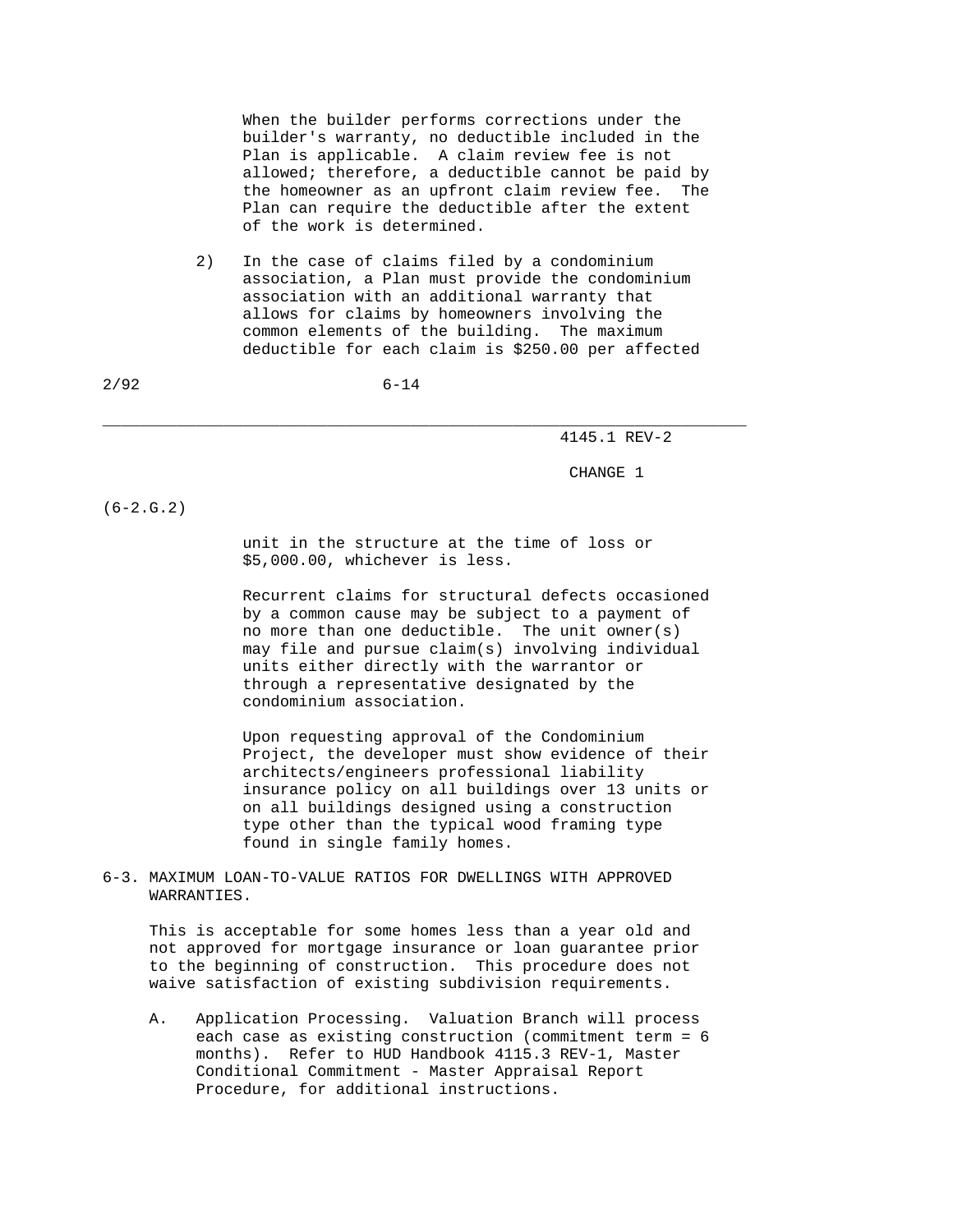- 1) Dwellings that are not approved prior to beginning of construction are not eligible for benefits under Section 518(a) of the National Housing Act.
- 2) The dwelling must satisfy the requirements that would have been applicable if it had been approved for mortgage insurance prior to the beginning of construction.

 $6-15$  2/92

4145.1 REV-2

CHANGE 1

 $(6-3.A.)$ 

 3) Final inspection on properties "under construction" or "existing less than one year old":

\_\_\_\_\_\_\_\_\_\_\_\_\_\_\_\_\_\_\_\_\_\_\_\_\_\_\_\_\_\_\_\_\_\_\_\_\_\_\_\_\_\_\_\_\_\_\_\_\_\_\_\_\_\_\_\_\_\_\_\_\_\_\_\_\_\_\_\_\_

a. If the home is 100% complete:

 The appraiser performs the appraisal and completes the Uniform Residential Appraisal Report (URAR) and all necessary exhibits. In this instance, the appraisal serves as the final inspection and Form HUD 92051, Compliance Inspection Report, is not required.

 Since the only additional work the appraiser will do is to verify general conformance with plans, an additional fee will not be allowed. The appraiser will:

- 1. Inspect for health and safety violations.
- 2. If there are no health and safety problems and the property is ready for occupancy, make the following statement in the remarks section of the URAR:

 "This is a newly completed dwelling and appears to be in conformance with the submitted construction exhibits."

 The appraiser is merely confirming that if the plans call for a two story, three bedroom, two bath house, that is what was found on the lot.

 3. Take a color photograph of each diagonally opposite front and rear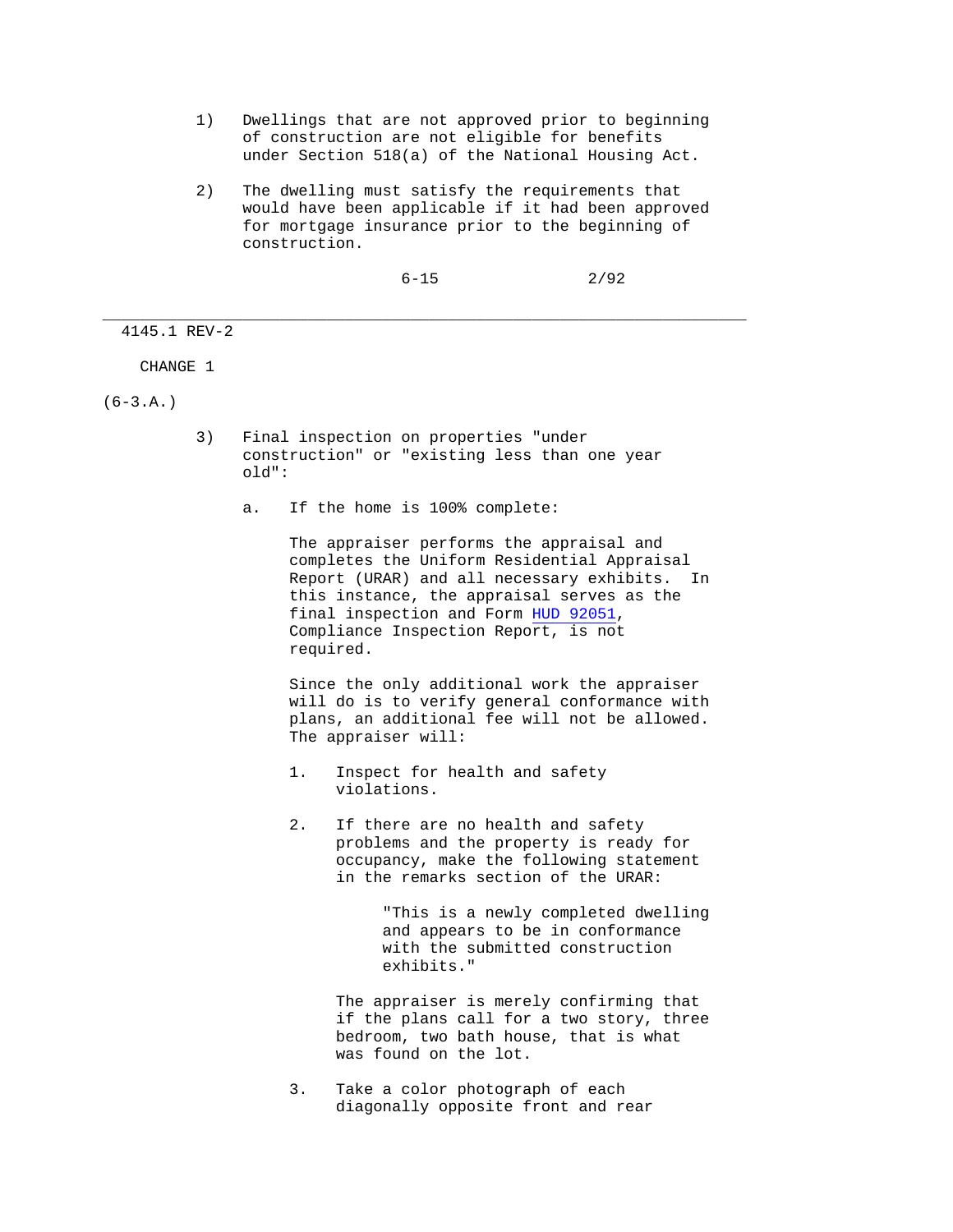corner of the house to record adequate grading and drainage of the site. When properly oriented, the photographs may be the same as those used as appraisal exhibits. Make a statement on the URAR

2/92 6-16

\_\_\_\_\_\_\_\_\_\_\_\_\_\_\_\_\_\_\_\_\_\_\_\_\_\_\_\_\_\_\_\_\_\_\_\_\_\_\_\_\_\_\_\_\_\_\_\_\_\_\_\_\_\_\_\_\_\_\_\_\_\_\_\_\_\_\_\_\_

4145.1 REV-2

CHANGE 1

(6-3.A.3)a.3.)

 of the acceptance of the grading and drainage.

 b. If the property is under construction and not 100 percent complete:

> The appraiser will perform the appraisal, complete the URAR, require a final inspection and make the following requirement as a commitment condition:

> > "Property under construction; complete according to submitted construction exhibits."

 In this case, a fee inspector will perform the final inspection and furnish photographs in accordance with paragraph 4-2.B.2)a. and b. Since these properties were not inspected by HUD or VA prior to the start of construction, the inspector makes the following comment on Form HUD 92051:

> "This is a newly completed dwelling that was not completed under HUD or VA inspections. The dwelling appears to be in conformance with the submitted construction exhibits."

- 4) The name of the warranty plan must be included with the application for conditional commitment for the inspection exception to apply.
- 5) Builders Certification (Form HUD 92541) must be provided (for both "under-construction" and "existing" cases) along with one complete set of plans and architectural exhibits (see paragraph 3-3). Post-commitment and post-endorsement review is performed by the Field Office according to instructions in paragraph 3-3.K.4) and 3-3.K.5).

 Exhibits are placed in the case binder. See paragraph 2-1.